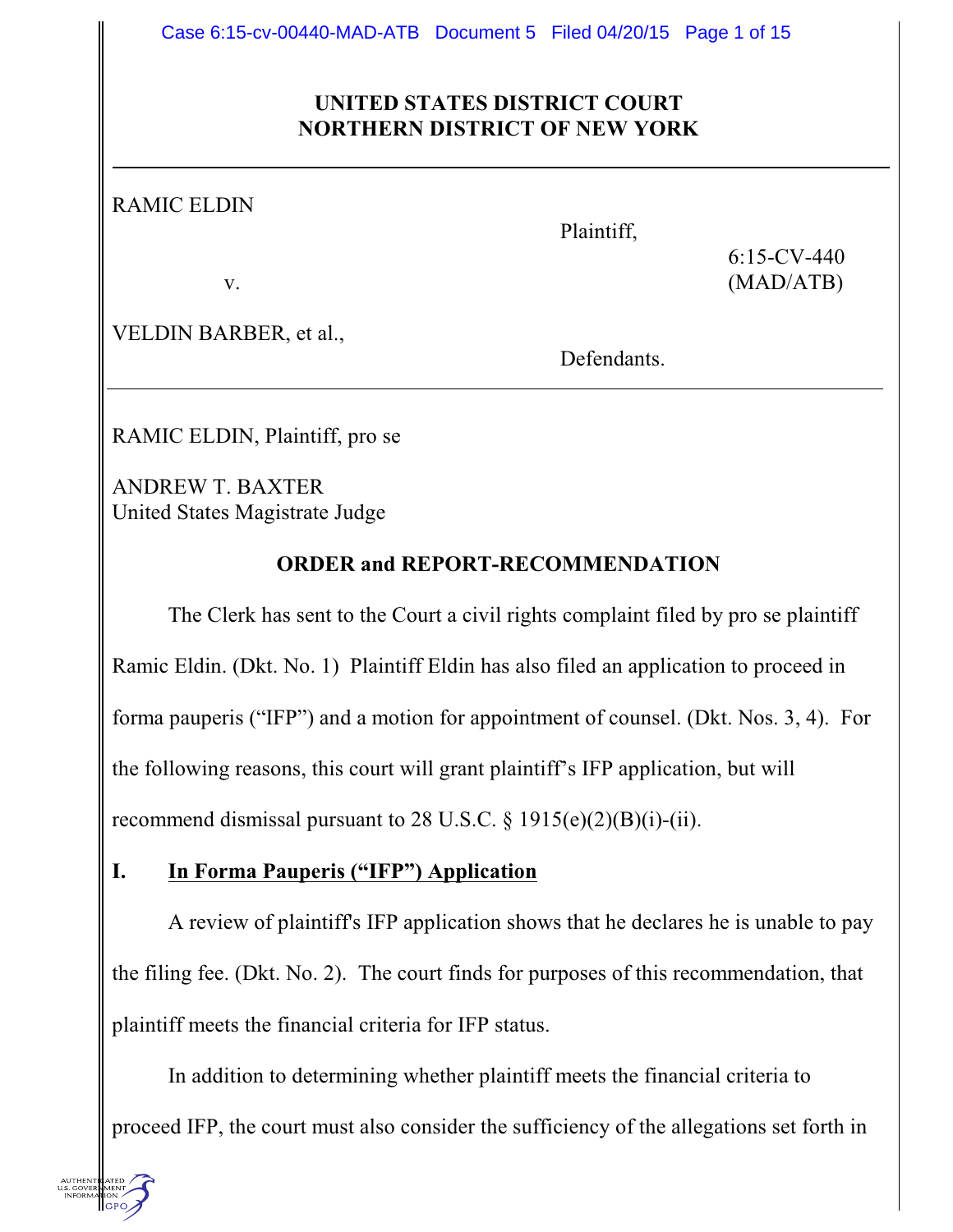the complaint in light of 28 U.S.C. § 1915, which provides that the court shall dismiss the case at any time if the court determines that the action is (i) frivolous or malicious; (ii) fails to state a claim on which relief may be granted; or (iii) seeks monetary relief against a defendant who is immune from such relief. 28 U.S.C. § 1915(e)(2)(B)(i) -(iii).

In determining whether an action is frivolous, the court must consider whether the complaint lacks an arguable basis in law or in fact. *Neitzke v. Williams*, 490 U.S. 319, 325 (1989). Dismissal of frivolous actions is appropriate to prevent abuses of court process as well as to discourage the waste of judicial resources. *Neitzke*, 490 U.S. at 327; *Harkins v. Eldridge*, 505 F.2d 802, 804 (8th Cir. 1974). Although the court has a duty to show liberality toward *pro se* litigants, and must use extreme caution in ordering *sua sponte* dismissal of a *pro se* complaint before the adverse party has been served and has had an opportunity to respond, the court still has a responsibility to determine that a claim is not frivolous before permitting a plaintiff to proceed. *Fitzgerald v. First East Seventh St. Tenants Corp*., 221 F.3d 362, 363 (2d Cir. 2000) (finding that a district court may dismiss a frivolous complaint *sua sponte* even when plaintiff has paid the filing fee).

To survive dismissal for failure to state a claim, the complaint must contain sufficient factual matter, accepted as true, to state a claim that is "plausible on its face." *Ashcroft v. Iqbal*, 556 U.S. 662, 129 S. Ct. 1937, 1949 (2009) (quoting *Bell Atl. Corp. v. Twombly*, 550 U.S. 544, 570 (2007)). "Threadbare recitals of the elements of a cause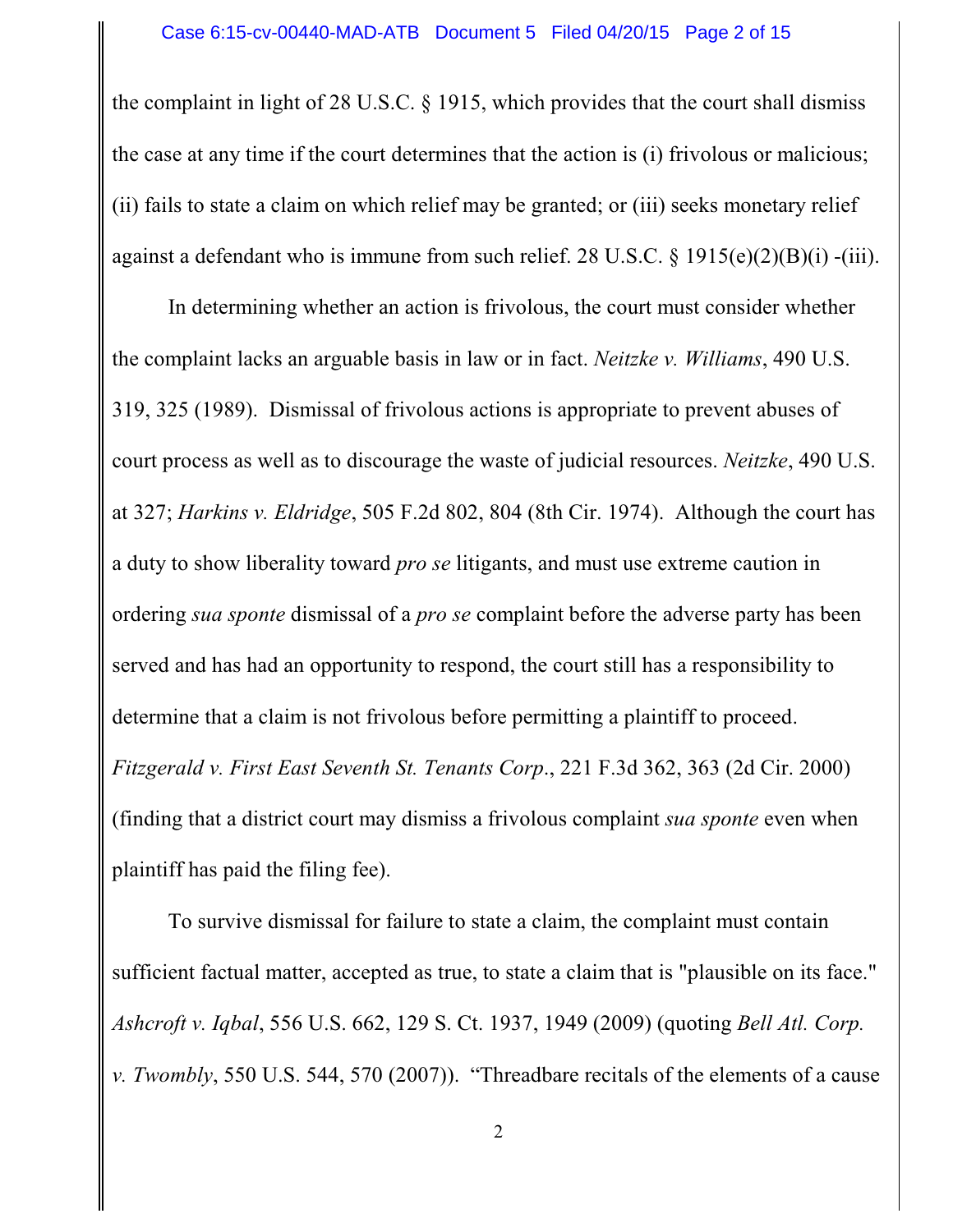of action, supported by mere conclusory statements, do not suffice." *Id.* (citing *Bell Atl. Corp.*, 550 U.S. at 555). The court will now turn to a consideration of the plaintiff's complaint under the above standards.

#### **II. Complaint**

The complaint is very short, but almost impossible to read, and it is difficult to determine what plaintiff is asking from the court. (Complaint ("Compl.") (Dkt. No. 1). There is no relief requested in the form-complaint.<sup>1</sup> (Compl. at  $\P$  6). Plaintiff has attached a thirty-eight page exhibit to his complaint, and the court will attempt to read all plaintiff's submissions together to determine whether there is any possibility that a claim may be stated. Essentially, plaintiff complains that someone at the Veldin Barber Shop in Utica, New York, perhaps the barber's son,<sup>2</sup> is implanting surveillance equipment into plaintiff's head. Plaintiff claims that he has been the "victim" of "psychotronic weapons" for fifteen years, and is likely a "microwave victim." (Compl. at  $\P$  5).

The court notes that the first page of plaintiff's exhibit contains one line in addition to his signature: "I want to reopen 6:04-CV-241." (Dkt. No. 1-1 at 1). In

<sup>&</sup>lt;sup>1</sup> The section of the form-complaint has been left blank.

 $2^2$  One of the documents attached to the complaint states that the owner of the barber shop is "Elvis Miljkovic." (Dkt. No. 1-1 at 6). Another document states that Elvis Miljkovic is the barber's son and works for the Sheriff's Department (not the Utica Police). This document appears to state that Mr. Mijkovic makes a lot of mistakes cutting hair, "as he is using blade [sic] that he covers with chemical [sic] that is numbing and then he implants microchips behind [both] ears." (Dkt. No. 1-1 at 2). There is no date on this document, and it is unclear even from the text when it was written.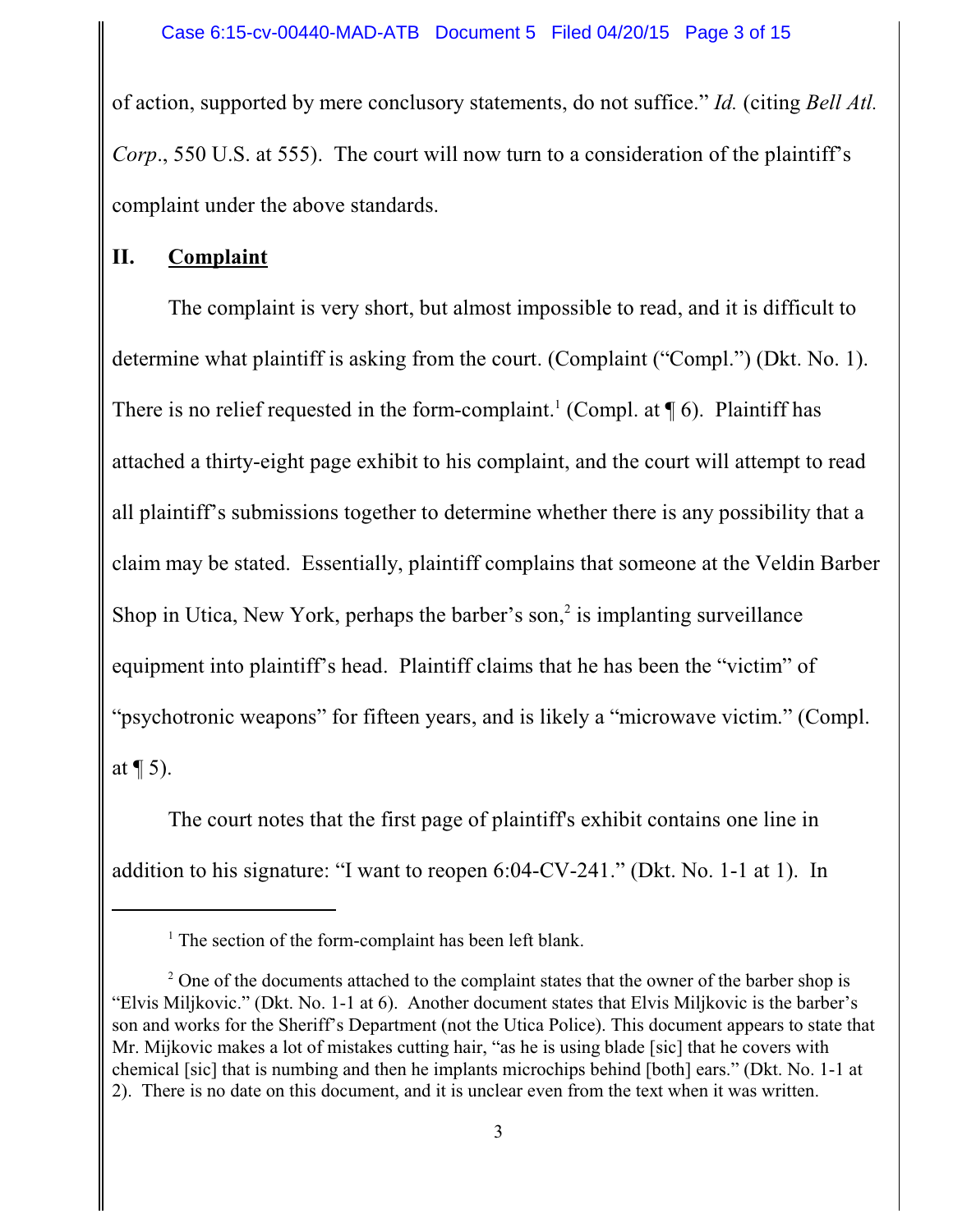04-CV-241, plaintiff sued L.B. Security Company and the Utica Police Department. On June 4, 2004, U.S. District Court Judge David N. Hurd dismissed plaintiff's amended complaint because it did not state a claim for relief. (Dkt. No. 8 in 04-CV-241). Judge Hurd had given plaintiff the opportunity to file an amended complaint when the original failed to comply with the Federal Rules. (Dkt. No. 4 in 04-CV-241).

The amended complaint did not cure the defects outlined by Judge Hurd. The amended complaint contained no specific allegations of fact, but was filled with "sweeping allegations that various parties and institutions were placing hidden surveillance equipment in his residence and the posting the acquired information on the internet." (Id. at 2) (footnote omitted). Notwithstanding the dismissal, plaintiff continued to file documents that were stricken by the court in 2005. (Dkt. Nos. 17-20). On April 6, 2015, plaintiff filed a letter/motion to "reopen" the case. (Dkt. No. 22). On April 10, 2015, Judge Hurd denied the plaintiff's motion and ordered that plaintiff was precluded from filing any additional papers in 04-CV-241 without prior approval of the court. On April 13, 2015, plaintiff filed this new action.

Several of the documents contained in plaintiff's current exhibit are documents that were filed in 04-CV-241. (Dkt. No. 1-1 at CM/ECF pp. 7, 10-12). Plaintiff apparently believes that he has acquired information since his case was dismissed in 2004 that would substantiate plaintiff's claims. He has included two type-written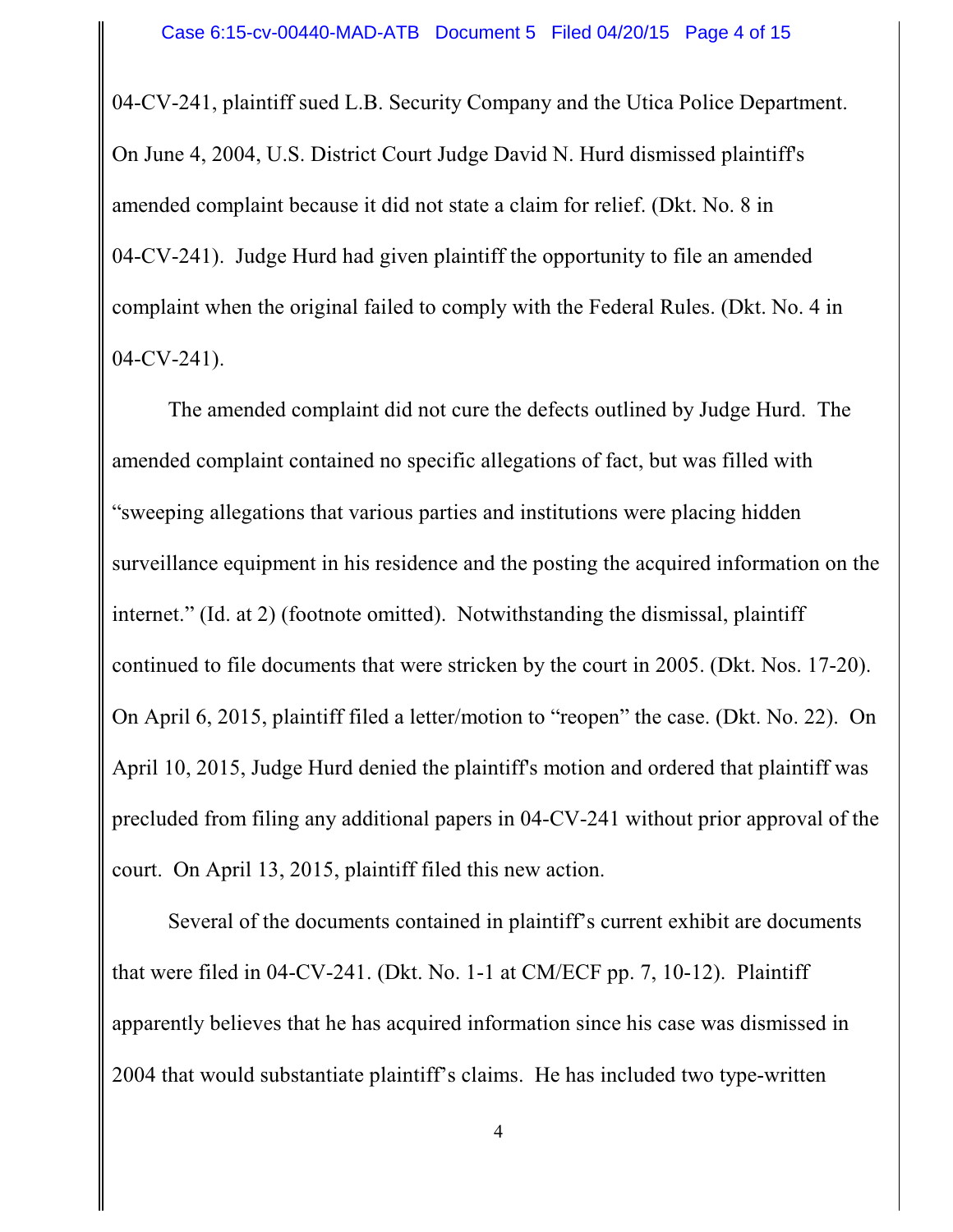#### Case 6:15-cv-00440-MAD-ATB Document 5 Filed 04/20/15 Page 5 of 15

documents that detail his belief about the barber shop and its owner (neither of whom are named Veldin). (Dkt. No. 1-1 at 2-4). In the first memorandum, plaintiff states that the father of the "current" owner of a barbershop, a "deranged elderly man . . . cuts hear [sic] wau above the ears that opens him a space to cut in a skin and implant electrodes, microchips behind the ears . . . ." (*Id.* at 2). Plaintiff later mentions that there is likely an implant in his arm, one in his eye that was removed, and gas that is activated by a device within his nose. (*Id.* at 3).

Plaintiff alleges that when he attempted to bring this information to the federal court, he was ignored. (*Id.* at 3). Plaintiff states that there is "something shady going on" because instead of meeting him in court, "they" threatened him through microwaves that if he went to court, he would never be able to find a job again. (*Id.* at 4). Plaintiff is very concerned about mind control attempts. He attempted to move to Europe, but he was told through microwaves to return to the United States. He hoped that the torture would stop after he came back to the United States, but this "mental water boarding" has continued to the present time. (*Id.*)

Plaintiff has also included a memorandum that is dated January 14, 2005. (Dkt. No. 1-1 at 5). This memorandum may have been written by an attorney, because plaintiff is referred to as "client" throughout the document. This document begins by stating that "Client had previously started a lawsuit in Federal Court and that law suit was dismissed." *(Id.)* The memorandum states that the "client" feels that a chip has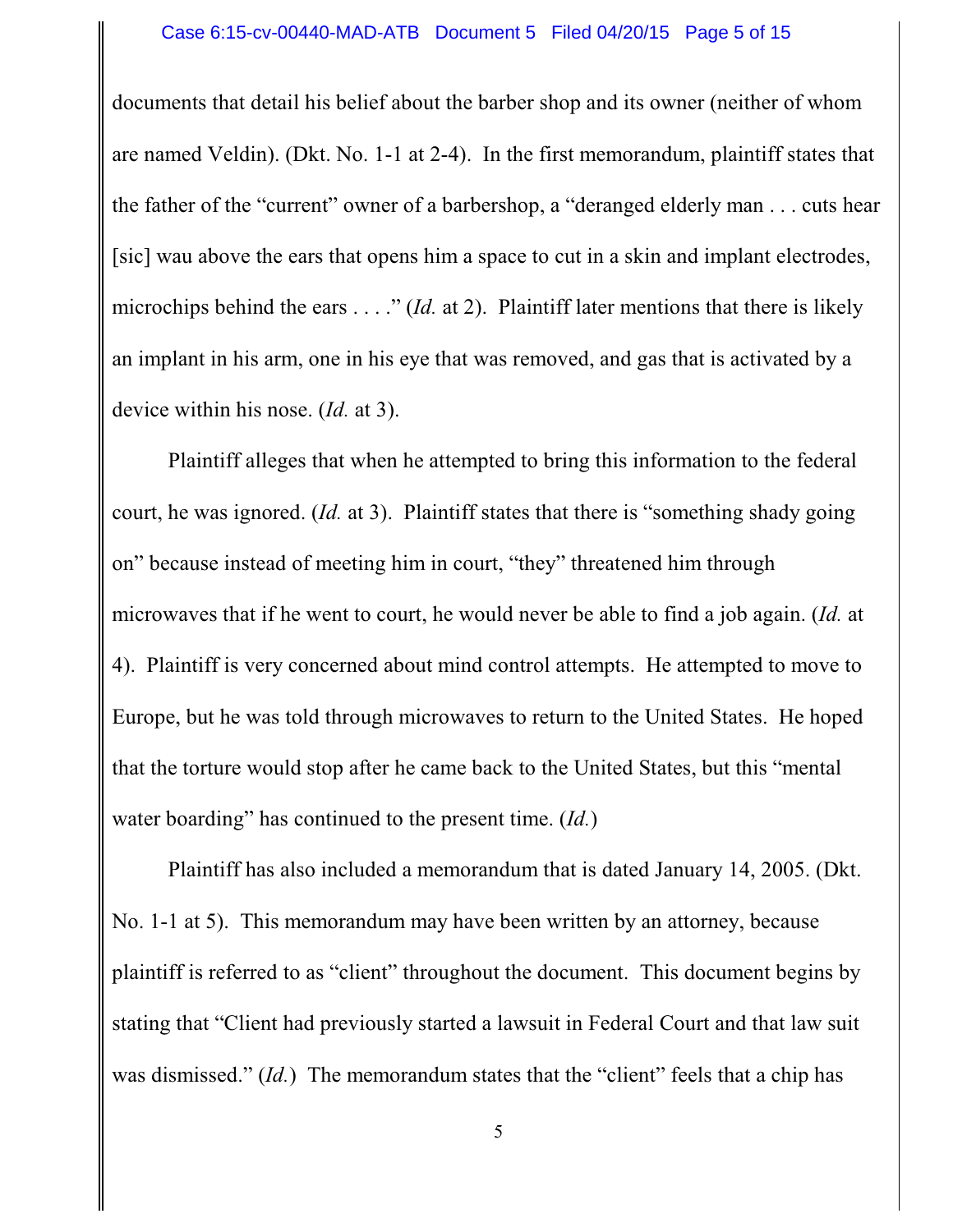been implanted in his eyes, so that "he has a sort of tracking device so that they will know where he is at all times." (*Id.*) The chip was implanted in 2002 when plaintiff went to Sangertown Mall for a Glaucoma test. (*Id.*) Plaintiff believed that LB Security of Utica (a defendant in 04-CV-241); the Utica Police Department; the FBI; and potentially Mohawk Valley Community College ("MVCC") were involved in the surveillance. He thought that MVCC may have been using him as a research object for approximately three years. (*Id.*)

In this action, plaintiff's exhibit also contains a series of pages that appear to be printed from the Internet. (Dkt. No. 1-1 at 14-38). The pages list articles which relate to many different subjects, but many deal with mind control; human robotization; the CIA; psychotronic government mind control; and remote neural monitoring. Plaintiff also includes a series of excerpts from "Mind Control News Articles." (*Id.* at 27-38). Plaintiff alleges that these problems are destroying his employment and his life. (Compl. at p.4-5). Plaintiff claims that he can not have a family, hold down a job, or own property because of this mind control.<sup>3</sup>

### **III. Jurisdiction**

#### **A. Legal Standards**

Subject matter jurisdiction can never be waived or forfeited. *ACCD Global*

<sup>&</sup>lt;sup>3</sup> Plaintiff asserts various other facts, but this court will not elaborate on everything that is written in plaintiff's documents.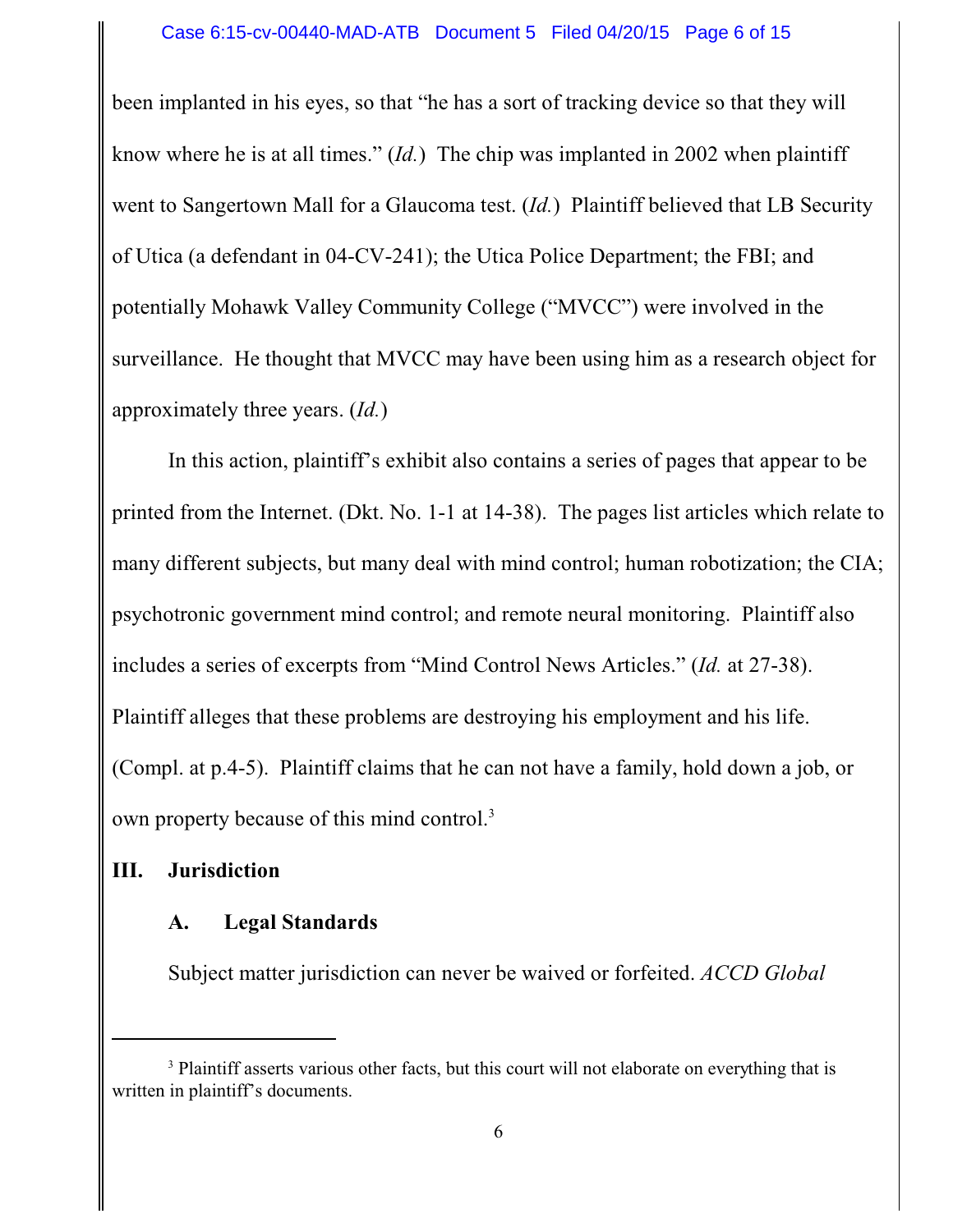*Agriculture, Inc. v. Perry*, No. 12 Civ. 6286, 2013 WL 840706, at \*1 (S.D.N.Y. March 1, 2013) (quoting *Dumann Realty, LLC v. Faust,* No. 09 Civ. 7651, 2013 WL 30672, at \*1 (S.D.N.Y. Jan. 3, 2013) (citing *Gonzalez v. Thaler*, \_\_ U.S. \_\_, 132 S. Ct. 641, 648 (2012); *Henderson ex rel. Henderson v. Shinseki*, \_\_ U.S. \_\_, 131 S. Ct. 1197, 1202 (2011)). Federal courts are mandated to examine their own jurisdiction sua sponte at every stage of the litigation. *Id.*

Plaintiff is pro se, and the court must interpret plaintiff's complaint liberally. *Sealed Plaintiff v. Sealed Defendants*, 537 F.3d 185, 191 (2d Cir. 2008). The court considers all possible grounds for relief that plaintiff could be raising. *See Burgos v. Hopkins*, 14 F.3d 787, 790 (2d Cir. 1994) (pro se papers are interpreted liberally to raise the strongest arguments suggested therein). Thus, the court will consider possible bases for plaintiff's assertion of jurisdiction.

Federal question jurisdiction pursuant to 28 U.S.C. § 1331 provides a basis for jurisdiction when the plaintiff brings a civil action that arises "under the Constitution, laws, or treaties of the United States." 28 U.S. C. § 1331. Plaintiff filed this complaint on a form reserved for civil rights actions under 42 U.S.C. § 1983. To state a claim under section 1983, the plaintiff must allege both that the defendant has violated plaintiff's rights under either the Constitution or laws of the United States and that the defendant acted "under color of state law." *Rae v. City of Suffolk*, 693 F. Supp. 2d 217, 223 (E.D.N.Y. 2010); 42 U.S.C. § 1983.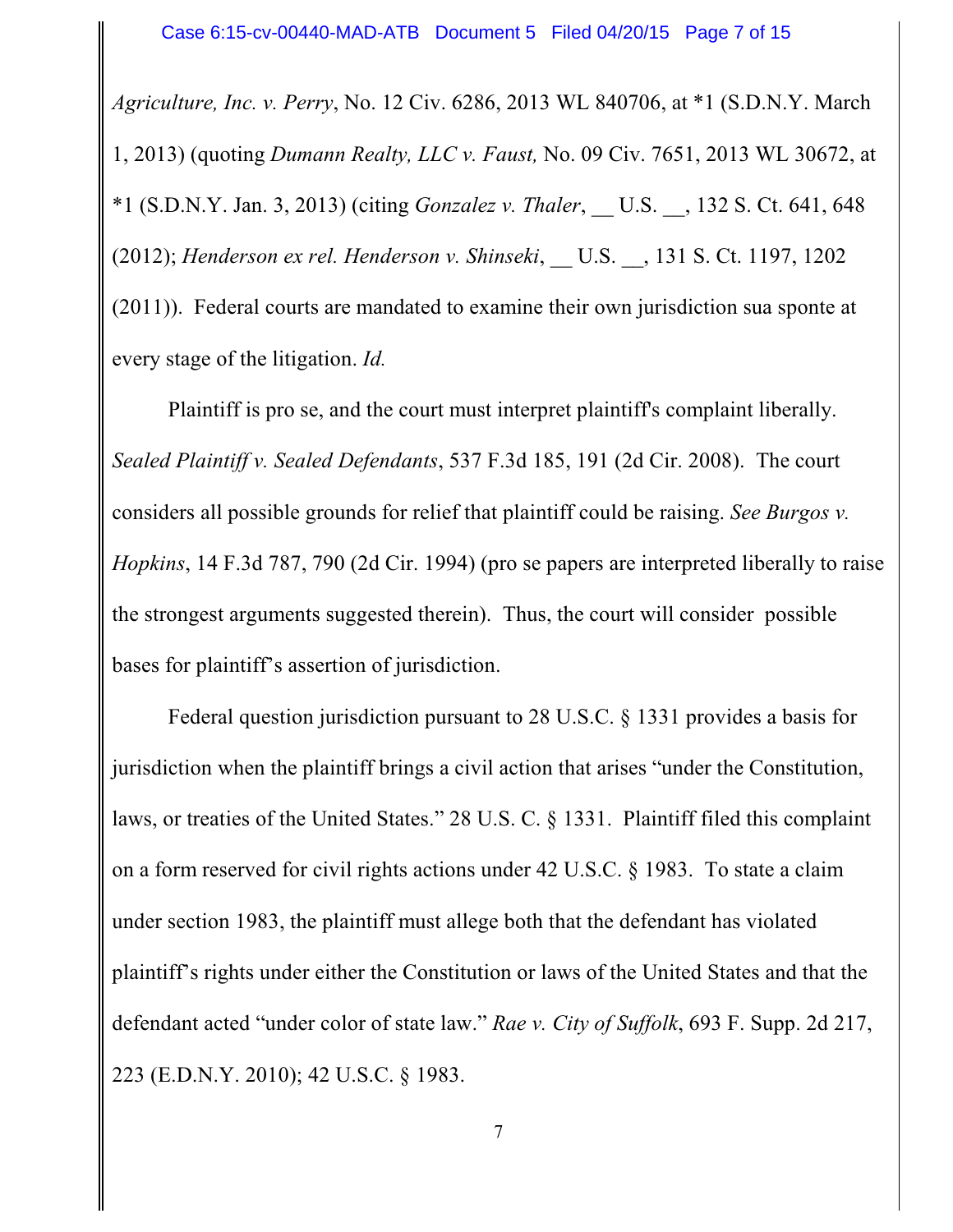A person acts under color of state law when he or she acts in his or her official capacity "clothed with the authority of state law," or acts under "pretense" of law by purporting to act with official power. *Pleasure Island, Inc. v. City of New York*, No. 12 Civ. 4699, 2013 WL 2311837, at \*5-6 (E.D.N.Y. May 24, 2013) (quoting *West v. Atkins*, 487 U.S. 42, 49 (1988)). The requirement that the defendant acted under "color of state law" is jurisdictional. *Lucas v. Riggi*, No. 07-CV-6200, 2008 WL 4758706, at \*2 (W.D.N.Y. Oct. 29, 2008) (citing *Polk County v. Dodson*, 454 U.S. 312, 315 (1981)). Private conduct is simply beyond the reach of section 1983 "'no matter how discriminatory or wrongful" that conduct may be." *Id.* (quoting *American Mfrs. Mut. Ins. Co. v. Sullivan*, 526 U.S. 40, 49-50 (1999)).

A private party may act under color of state law if he or she engages in conduct that constitutes willful participation in joint activity with the state. *Sybalski v. Indep. Grp. Home Living Program, Inc.*, 546 F.3d 255, 257 (2d Cir. 2008) (per curiam). The nexus to the state must be so close as to be fairly treated as that of the state itself. *Tancredi v. Metro Life Ins. Co.,* 316 F.3d 308, 312 (2d Cir. 2003) (citations omitted).

### **B. Application**

Plaintiff has named "Veldin Barber" as a defendant. As stated above, it appears that this is not an individual, but rather a barber "shop" in Utica. Plaintiff does not allege that the "shop" has done anything to harm plaintiff, and the shop is not an entity that may be sued. In fact, the form-complaint filed by plaintiff does not mention the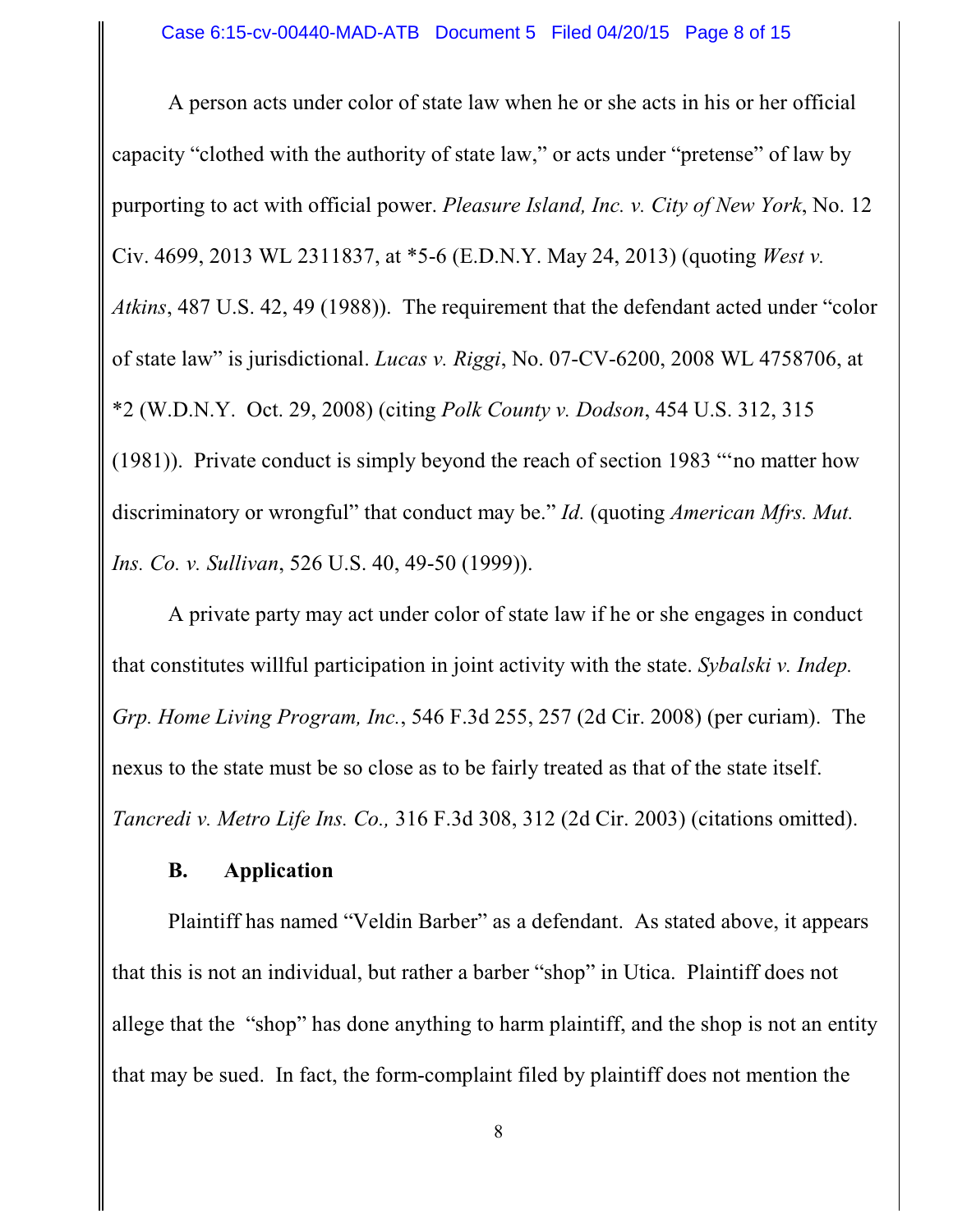#### Case 6:15-cv-00440-MAD-ATB Document 5 Filed 04/20/15 Page 9 of 15

barber or the barber shop. The form-complaint is a series of random statements about how plaintiff has been tortured by mind control, psychotronic weapons, and microwaves for fifteen years. (Dkt. No. 1).

Assuming that plaintiff wished to name a specific barber in the barber shop, that private individual would not act under color of state law. There would be no jurisdiction to sue that person under section 1983. While a private party may act under color of state law if he or she conspires with a state actor, plaintiff does not allege a conspiracy between the barber and the "police." In fact, the form-complaint does not even mention police. The court notes that plaintiff named the "police" in 04-CV-241, but there is absolutely no indication that the barber has conspired with anyone acting under color of state law.<sup>4</sup> Thus, the complaint may be dismissed as against "Veldin Barber," whether plaintiff was referring to an individual or to the barber shop.

#### **IV. Police Department**

#### **A. Legal Standards**

Departments that are merely administrative arms of a municipality do not have a legal identity separate from the municipality and may not sue or be sued. *Rose v. County of Nassau*, 904 F. Supp. 2d 244, 247 (E.D.N.Y. Nov. 9, 2012) (citing *Hall v. City of White Plains*, 185 F. Supp. 2d 293, 303 (S.D.N.Y. 2002) (dismissing claim

<sup>&</sup>lt;sup>4</sup> Even if plaintiff had mentioned the police, conclusory allegations of conspiracy are insufficient to state a claim under section 1983. *See Barr v. Abrams*, 810 F.2d 358, 363 (2d Cir. 1987) (conslusory allegations are insufficient to state a constitutional claim).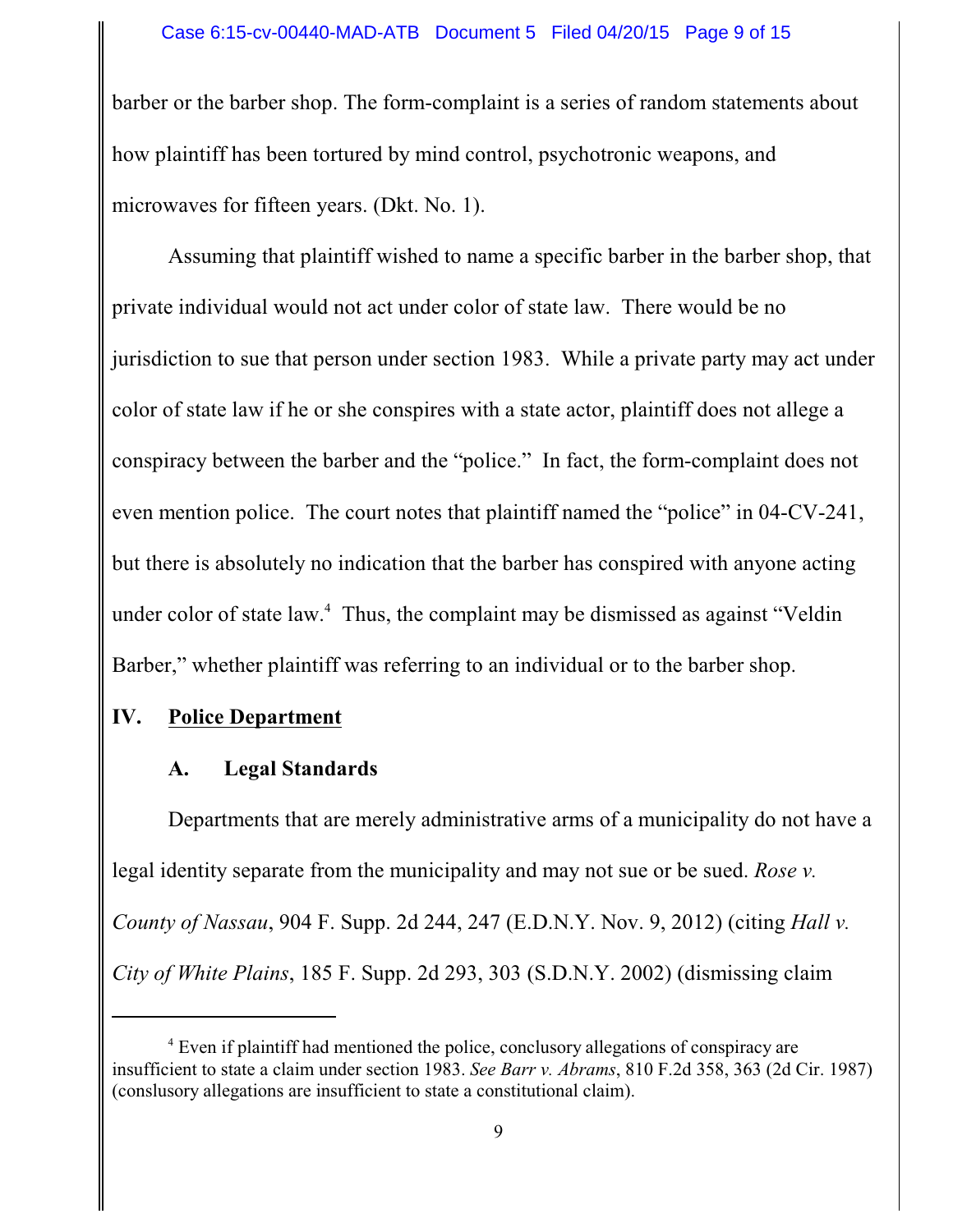against the police department); *Polite v. Town of Clarkstown*, 60 F. Supp. 2d 214, 216 (S.D.N.Y. 1999) (same); *Umhey v. County of Orange*, 957 F. Supp. 525, 530–31 (S.D.N.Y. 1997) (dismissing case against the County Board of Ethics); *Wilson v. City of New York*, 800 F. Supp. 1098, 1101 (E.D.N.Y. 1992) (dismissing against police department). Therefore, claims asserted under 42 U.S.C. § 1983 will be dismissed against an administrative department or sub-division of a municipality or county. *Id*. *See also Baker v. Willett*, 42 F. Supp. 2d 192, 198 (N.D.N.Y.1999) (because the county sheriff's office was an administrative arm of the county, it was not the appropriate party in a section 1983 action)).

### **B. Application**

In this case, the plaintiff names the "Police" as a defendant. Plaintiff may not sue the Police Department or the "Police" collectively unless he names specific police officers. Generally, if a pro se plaintiff names the wrong defendant, the court could substitute City of Utica for the "Police," however, as discussed below, even if plaintiff had named the proper municipal defendant, the court would still be constrained to recommend dismissal.

### **IV. Municipal Liability**

### **A. Legal Standards**

A municipality itself may be named as a defendant in certain circumstances. In *Monell v. Dep't of Soc. Servs.*, 436 U.S. 658 (1978), the Supreme Court outlined the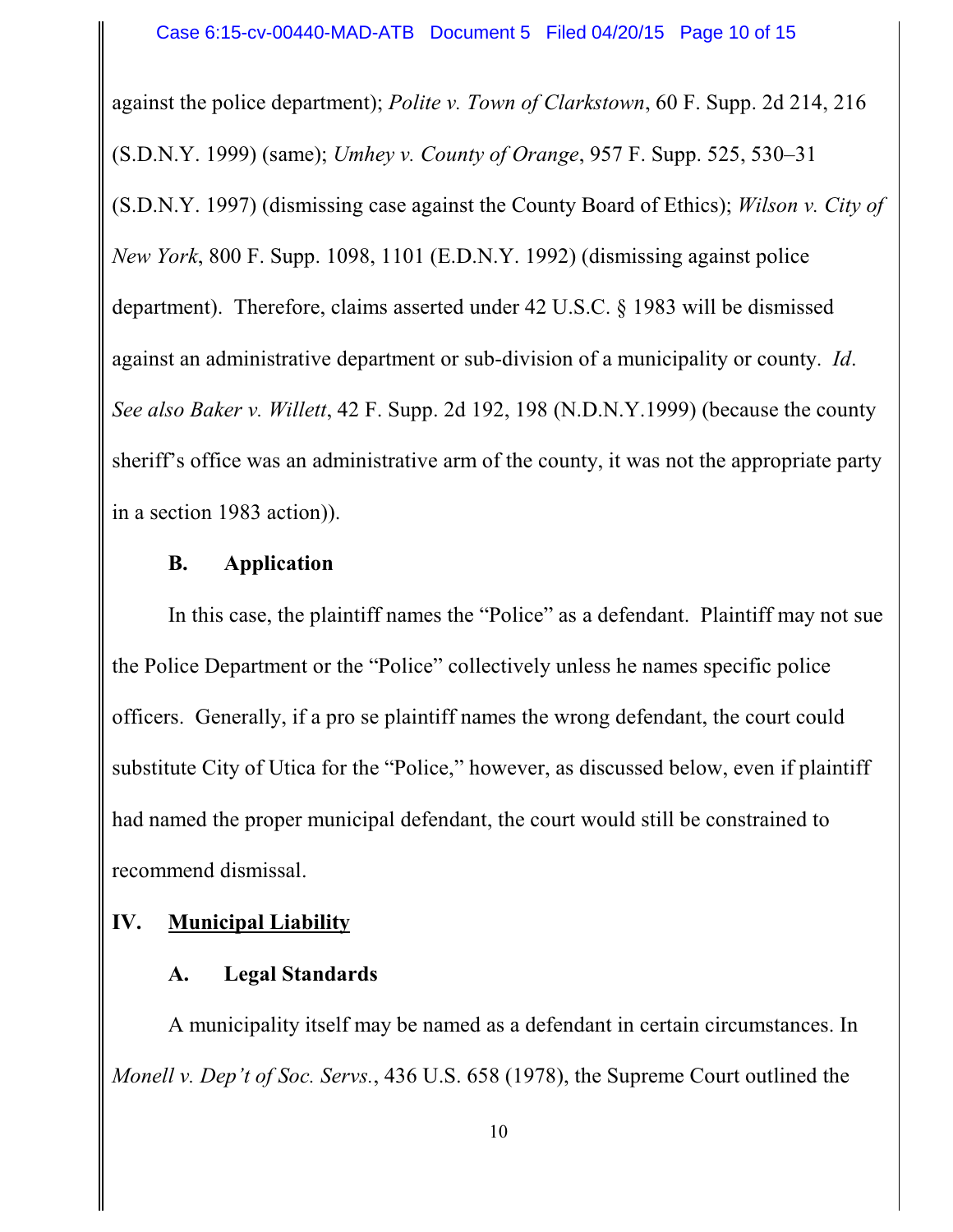limited circumstances under which a municipality may be liable under Section 1983. A municipality may not be held liable solely because it employs a tortfeasor. *LaVertu v. Town of Huntington*, No. 13-CV-4378, 2014 WL 2475566, at \*3 (E.D.N.Y. Apr. 4, 2014) (citing inter alia *Los Angeles County, Cal. v. Humphries*, \_\_ U.S. \_\_, 131 S. Ct. 447, 452 (2010)), *Rep't Rec. adopted in relevant part*, 2014 WL 2506217 (E.D.N.Y. June 2, 2014). Only when the municipality, through the execution of its policies, actually deprives an individual of his constitutional rights, is it liable for the injury. *Monell*, 436 U.S. at 694.

To establish municipal liability, the policy must actually cause the violation of constitutional rights; it must be the moving force behind the violation. *Id*.; *Dominguez v. Beame*, 603 F.2d 337, 341 (2d Cir. 1979). Official policy includes the decisions of a government's lawmakers, the acts of policymaking officials, and practices that are so widespread as to "practically have the force of law." *Connick v. Thompson*, U.S., 131 S. Ct. 1350, 1359 (2011). Municipal liability may also be shown by establishing that a policymaking official ordered or ratified the employees' actions either expressly or tacitly. Finally, municipal liability can, under certain circumstances, be based upon a failure to properly train the municipality's employees. *See City of Canton v. Harris*, 489 U.S. 378, 387-90 (1989).

### **B. Application**

There is absolutely no indication in this case that a claim of municipal liability is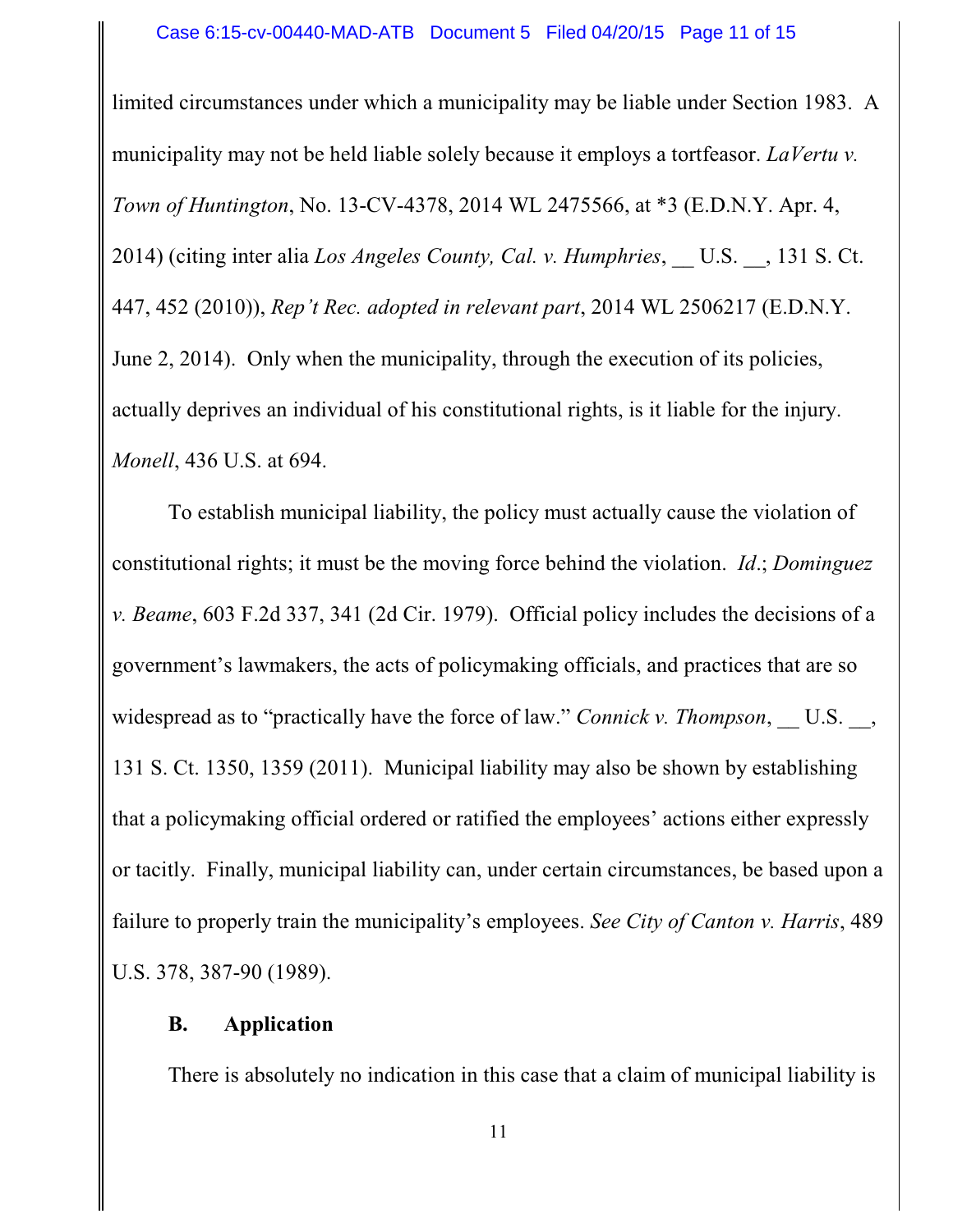alleged. As stated above, plaintiff barely mentions the police in any of his documents. He does mention the Utica Police Department in one of the documents contained in his exhibit. (Dkt. No. 1-1 at 7). However, it is a document, dated February 1, 2004. It was submitted in support of plaintiff's previous action, which was dismissed by Judge Hurd. This document consists of a memorandum, written by plaintiff outlining how he submitted a complaint to an officer in the Utica Police Department, but states that the officer's response was insufficient, and plaintiff's complaint about "surveillance" was not resolved. First, plaintiff has no right to have the police investigate any claim;<sup>5</sup> second, Judge Hurd considered this document when dismissing the prior action; and third, if plaintiff is referring to the same incident as he described to Judge Hurd, the three year statute of limitations has run. 6 There is no indication that there was a

<sup>5</sup> A plaintiff has no constitutional right to an investigation. *See e.g. Chavis v. Chappius*, No. 06-  $CV-543$ , 2015 WL 1472117, at  $*16$  (W.D.N.Y. Mar. 31, 2015) (no right to an investigation, and the failure to investigate did not cause plaintiff's injury) (citing *Berstein v. New York*, 591 F. Supp. 2d 448, 460 (S.D.N.Y. 2008) (courts in the Second Circuit have determined that there is no constitutional right to an investigation by government officials)); *Hunter v. City of New York*, 35 F. Supp. 3d 310, 328 n.17 (E.D.N.Y. 2014) (citing cases).

<sup>&</sup>lt;sup>6</sup> Federal courts borrow the state law personal injury statute of limitations period for purposes of filing section 1983 actions. *Wilson v. Garcia*, 471 U.S. 261, 276 (1985). In New York State, the relevant limitations period is three years. *Owens v. Okure*, 488 U.S. 235, 250-51 (1989). See N.Y. Civ. Prac. L & R. § 214(5). The federal court also borrows the tolling provisions for the state statute of limitations. *See Board of Regents v. Tomanio*, 446 U.S. 478, 483 (1980). *See also Woods v. Candela*, 13 F.3d 574, 576 (2d Cir.), *vacated on other grounds*, 513 U.S. 810 (1994). The statute of limitations begins to run on the date that plaintiff's claim accrued, which is the date that plaintiff has a complete and present cause of action and can file suit and obtain relief. *Wallace v. Kato*, 549 U.S. 384, 388 (2007). Assuming that the above is plaintiff's claim against the "Police," his cause of action would have accrued in 2004 when the police refused to investigate his claims. He clearly knew about the cause of action then because he raised the issue before Judge Hurd.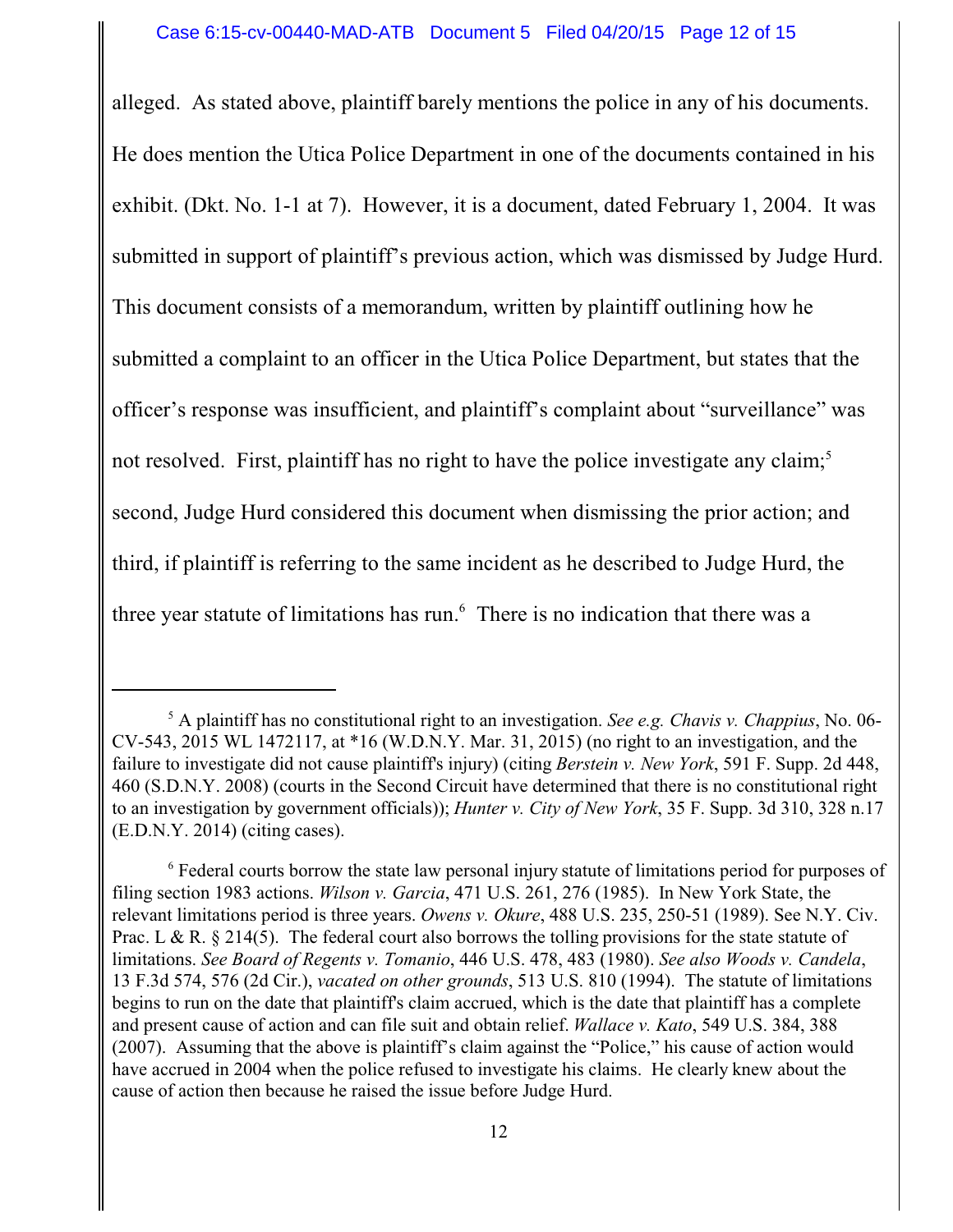municipal policy involved. Thus, the court will not order substitution of the City of Utica as a defendant, and the action may be dismissed as against the Police.

## **V. Opportunity to Amend**

## **A. Legal Standards**

Generally, when the court dismisses a pro se complaint *sua sponte*, the court should afford the plaintiff the opportunity to amend at least once, however, leave to re-plead may be denied where any amendment would be futile. *Ruffolo v. Oppenheimer & Co.*, 987 F.2d 129, 131 (2d Cir. 1993). Futility is present when the problem with plaintiff's causes of action is substantive such that better pleading will not cure it. *Cuoco v. Moritsugu*, 222 F.3d 99, 112 (2d Cir. 2000) (citation omitted).

## **B. Application**

In this case, plaintiff is concerned that he is the victim of microwaves and psychotronic weapons. He brought an action making similar, if not identical, claims against some of the same defendants in 2004, and Judge Hurd dismissed the action. Judge Hurd denied plaintiff the opportunity to reopen his 2004 action, and a few days later, he returned with this new case, making the same claims. Although plaintiff has attached a variety of updated articles that he has obtained from the Internet, discussing microwaves, psychotronic weapons, and mind control, his complaint is still rambling and disjointed. Even construing plaintiff's complaint to raise the "strongest arguments," the court finds that plaintiff has presented factual contentions that are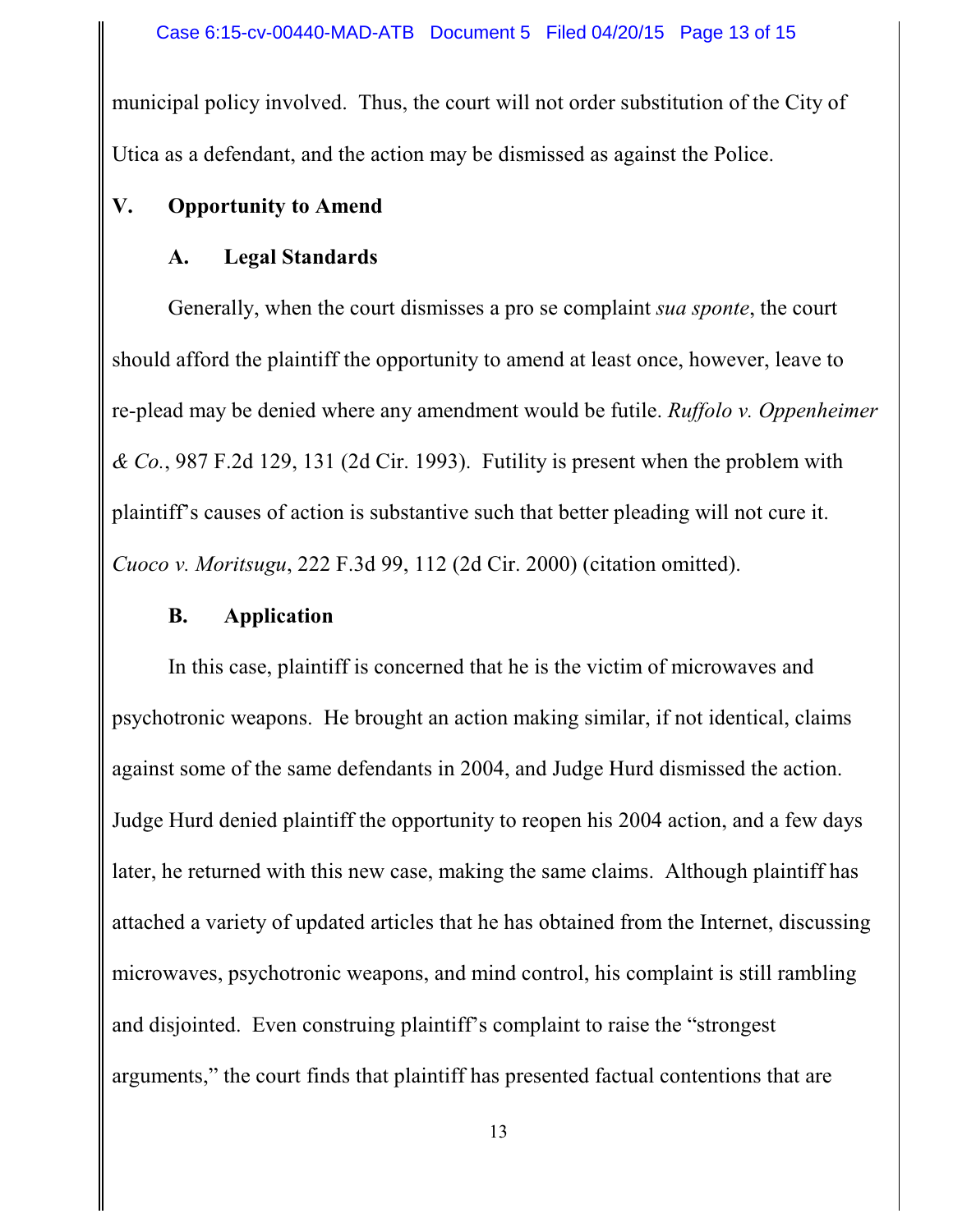"clearly baseless." *Neitzke*, 490 U.S. at 327. No attempt to amend will cure the problems with this complaint.

## **IX. Appointment of Counsel**

# **A. Legal Standards**

There is no bright-line test for determining whether counsel should be appointed

on behalf of an indigent party. *Hendricks v. Coughlin*, 114 F.3d 390, 392-93 (2d Cir.

1997). A number of factors must be carefully considered by the court in ruling upon

the motion. The court must first assess whether the indigent's claims seem likely to be

of substance. If so, the court then considers:

[t]he indigent's ability to investigate the crucial facts, whether conflicting evidence implicating the need for cross examination will be the major proof presented to the fact finder, the indigent's ability to present the case, the complexity of the legal issues and any special reason in that case why appointment of counsel would be more likely to lead to a just determination.

*Terminate Control Corp. v. Horowitz*, 28 F.3d 1335, 1341 (2d Cir. 1994) (quoting

*Hodge v. Police Officers*, 802 F.2d 58, 61 (2d Cir. 1986)). Each case must be decided

on its own facts, and the court may consider any or all of the above factors in its

determination. *Velasquez v. O'Keefe*, 899 F. Supp. 972, 974 (N.D.N.Y. 1995) (McAvoy,

C.J.) (citing *Hodge*, 802 F.2d at 61).

# **B. Application**

Based upon a thorough review of the complaint, this court finds that plaintiff's